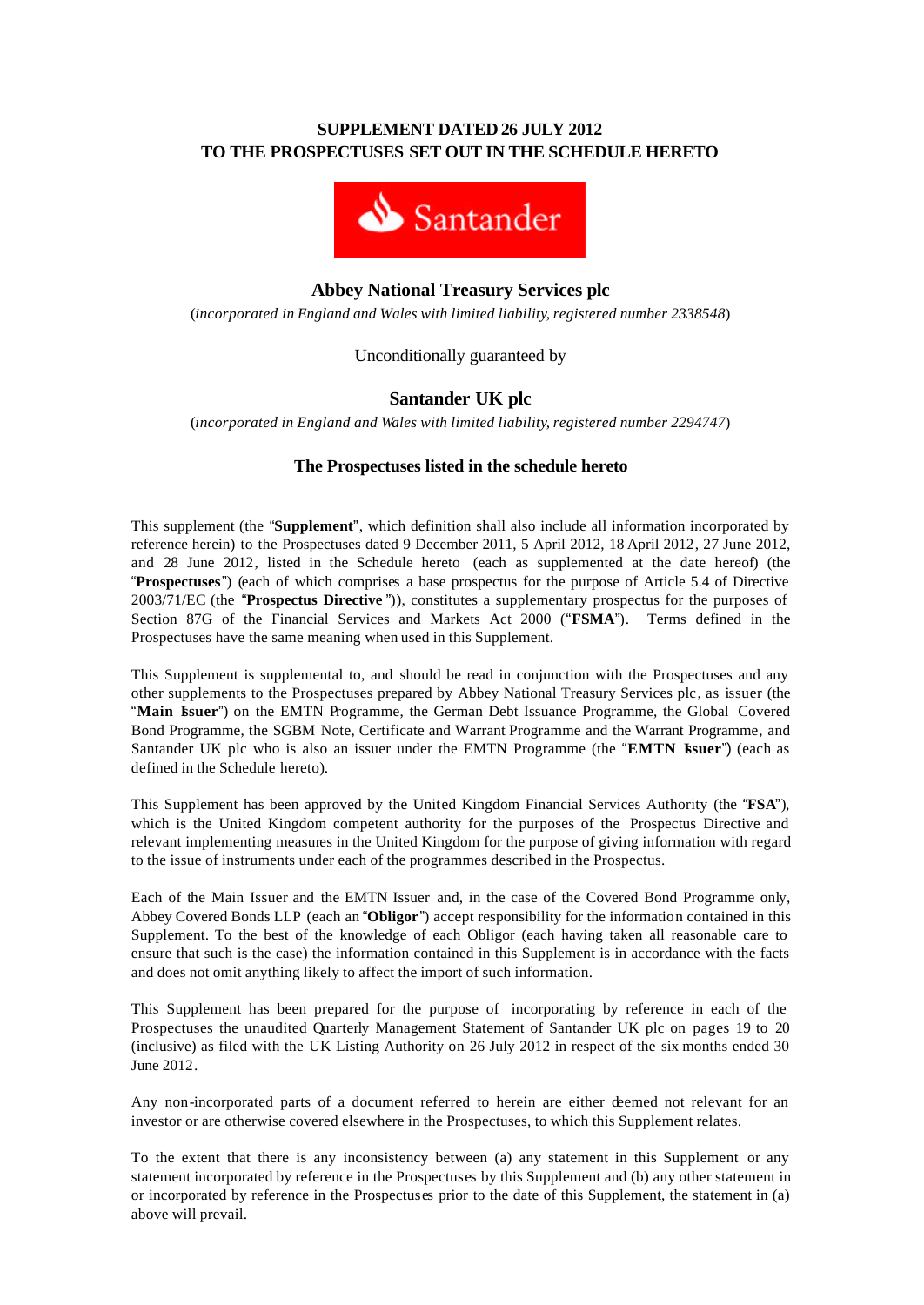If any documents which are incorporated by reference themselves incorporate any information or other documents therein, either expressly or implicitly, such information or other documents will not form part of this Supplement or the Prospectuses for the purposes of the Prospectus Directive except where such information or other documents are specifically incorporated by reference or attached to this Supplement.

Any information in the documents incorporated by reference which is not incorporated in and does not form part of this Supplement is not relevant for investors or is contained elsewhere in the Prospectuses to which this Supplement relates.

Save as disclosed in this Supplement and the Prospectuses, no significant new factor, material mistake or inaccuracy relating to information included in the Prospectuses has arisen or been noted, as the case may be, since the publication of the Prospectuses.

In accordance with Section 87Q(4) of the FSMA, investors who have agreed to purchase or subscribe for securities before the Supplementary Prospectus is published have the right, exercisable before the end of the period of two working days beginning with the working day after the date on which this Supplementary Prospectus was published, to withdraw their acceptances.

#### **GENERAL**

This Supplement will be published on the website of the London Stock Exchange.

The date of this Supplement is 26 July 2012.